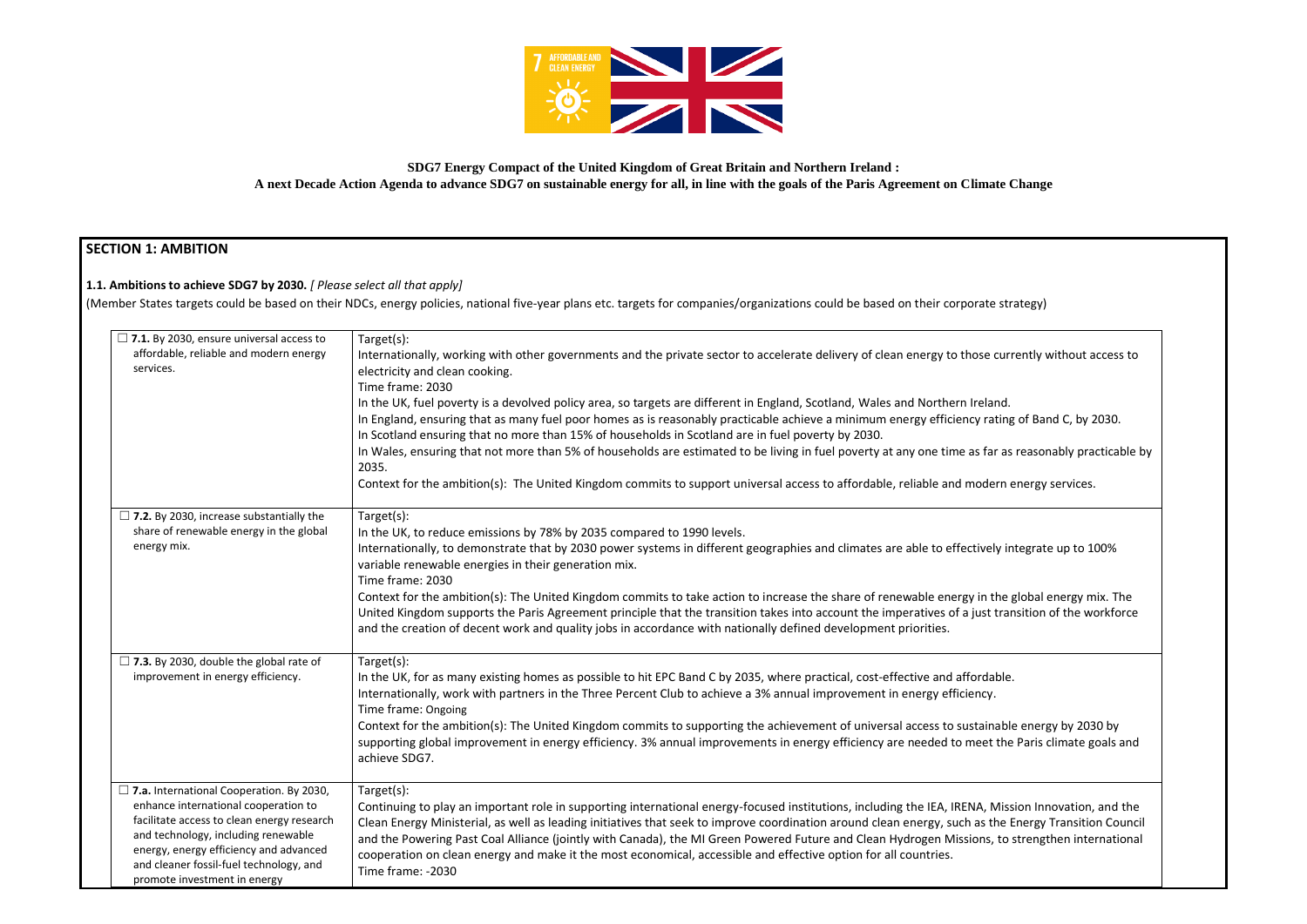| infrastructure and clean energy<br>technology.                                                                                                                                                                                                                                                                                                                                         | Context for the ambition(s): The United Kingdom commits to working to enhance international cooperation on clean energy. The United Kingdom is<br>committed to sustained and strengthened cooperation across the public and private sectors and key technologies to accelerate innovation to meet<br>the Paris goals. The United Kingdom co-leads the Powering Past Coal Alliance (PPCA) with Canada, a coalition of 136 national and sub-national<br>governments, businesses and organisations working to advance the transition from unabated coal power generation to clean energy. |
|----------------------------------------------------------------------------------------------------------------------------------------------------------------------------------------------------------------------------------------------------------------------------------------------------------------------------------------------------------------------------------------|----------------------------------------------------------------------------------------------------------------------------------------------------------------------------------------------------------------------------------------------------------------------------------------------------------------------------------------------------------------------------------------------------------------------------------------------------------------------------------------------------------------------------------------------------------------------------------------|
| $\Box$ 7.b. Infrastructure and Technology. By<br>2030, expand infrastructure and upgrade<br>technology for supplying modern and<br>sustainable energy services for all in<br>developing countries, in particular least<br>developed countries, small island<br>developing States, and land-locked<br>developing countries, in accordance with<br>their respective programs of support. | Target(s):<br>Bringing together the global political, financial, and technical leadership in the power sector through the Energy Transition Council (ETC) and the<br>forthcoming Green Grids Initiative-One Sun One World One Grid to rapidly scale up renewable energy and smart green grids to trade renewable<br>electricity.<br>Time frame: -2030<br>Context for the ambition(s): The United Kingdom is committed to expanding infrastructure and upgrading technology for supplying modern and<br>sustainable energy services for all.                                            |

From 1 October 2024 the United Kingdom will no longer use unabated coal to generate electricity. The United Kingdom is committed to bringing all greenhouse ga 2050.

Internationally, the UK will double its International Climate Finance (ICF) to at least £11.6 billion between 2021/22 and 2025/26, to help developing countries take tackling the needs of the most vulnerable. These include the World Bank Energy Sector Management Assistance Program (ESMAP) and the Climate Investment Fur international initiatives which aim to accelerate efforts in support of SDG7, including the Energy Transition Council (ETC) and Powering Past Coal Alliance (PPCA), an 2021 the UK also implemented its new policy to end international support for the fossil fuel energy sector, except in limited circumstances, and align its support to

| 1              | (Ambition 7.1)<br>Extending the Warm Home Discount, which provides a one-off discount on electricity bills (England, Scotland, Wales only).                                                                                                                                                                                              | 2025/26   |
|----------------|------------------------------------------------------------------------------------------------------------------------------------------------------------------------------------------------------------------------------------------------------------------------------------------------------------------------------------------|-----------|
| $\overline{2}$ | (Ambition 7.1)<br>Working with developing country governments, other funders, and private sector innovators to accelerate access to electricity and clean<br>cooking, for example through the Transforming Energy Access (TEA) platform and Modern Energy Cooking Services (MECS) programme.                                             | 2018-2024 |
| 3              | (Ambition 7.2)<br>Quadrupling our offshore wind capacity (currently 10GW) to generate more power than all UK homes use today, as well as expanding other low-<br>cost renewables technologies.                                                                                                                                           | 2030      |
| 5              | (Ambition 7.2)<br>Bringing together the global political, financial, and technical leadership in the power sector through fora such as the Energy Transition Council<br>(ETC) to make clean power the most economical and accessible option for all countries.                                                                           | 2023      |
| 6              | (Ambition 7.3)<br>Improving the energy efficiency of homes in the UK, so that as many existing homes as possible to hit EPC Band C by 2035, where practical, cost-<br>effective and affordable.                                                                                                                                          | 2035      |
| $\overline{z}$ | (Ambition 7.3)<br>Improving the energy efficiency of new buildings and appliances around the world and increasing the update of greener construction practices<br>and technologies in developing countries, for example through the Market Accelerator for Green Construction (MAGC) and the Efficiency for<br>Access Coalition (EforA). | 2018-2025 |
| 8              | (Ambition 7.3)                                                                                                                                                                                                                                                                                                                           | 2030      |

#### **1.2. Other ambitions in support of SDG7 by 2030 and net-zero emissions by 2050.** *[Please describe below e.g., coal phase out or reforming fossil fuel subsidies etc.]*

| energy. The United Kingdom is<br>accelerate innovation to meet<br>ational and sub-national<br>to clean energy.         |  |
|------------------------------------------------------------------------------------------------------------------------|--|
| sition Council (ETC) and the<br>n grids to trade renewable                                                             |  |
| for supplying modern and                                                                                               |  |
|                                                                                                                        |  |
| s emissions to net zero by                                                                                             |  |
| action on climate, whilst<br>nds (CIFs). We also lead key<br>mongst others. On 31 <sup>st</sup> March<br>clean energy. |  |
|                                                                                                                        |  |

# **SECTION 2: ACTIONS TO ACHIEVE THE AMBITION**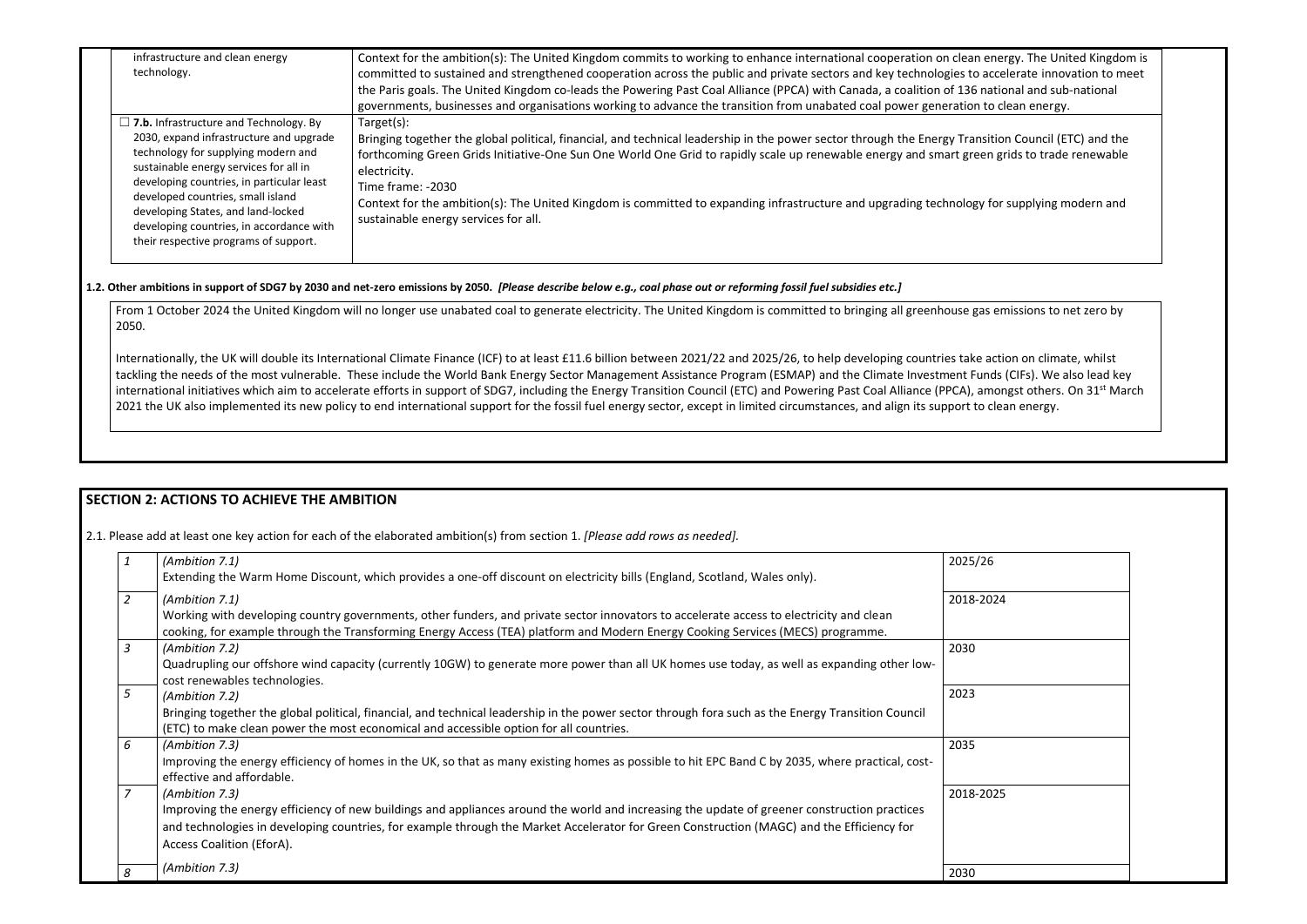|    | Delivering the Product Efficiency Call to Action with the International Energy Agency (IEA) through the Super-efficient Equipment and Appliance<br>Deployment initiative (SEAD) which aims to double the efficiency of products which account for over 40% of global electricity consumption.                                                                                                                                                 |                                              |
|----|-----------------------------------------------------------------------------------------------------------------------------------------------------------------------------------------------------------------------------------------------------------------------------------------------------------------------------------------------------------------------------------------------------------------------------------------------|----------------------------------------------|
| 9  | (Cross-cutting ambition)<br>Supporting the Energy Storage Programme, as part of our commitment to the Climate Investment Funds (CIFs), to accelerate the deployment of<br>energy storage technologies in developing countries, increase renewable energy deployment, enhance energy access and reduce greenhouse<br>gas emissions from the power sector.                                                                                      | 2019-2023                                    |
| 10 | (Ambition 7.a)<br>Bringing together the global political, financial, and technical leadership in the power sector through fora such as the Energy Transition Council<br>(ETC), PPCA, the forthcoming Green Grids Initiative-One Sun One World One Grid, Clean Energy Ministerial, Mission Innovation to strengthen<br>cooperation across the public and private sectors to meet the Paris goals.                                              | 2023                                         |
| 11 | (Ambition 7.a)<br>Working internationally to support the scaling of renewable power systems through multi-lateral development banks, including through the<br>World Bank Climate Investment Funds programme and the Energy Sector Management Assistance Programme (ESMAP).                                                                                                                                                                    | Ongoing<br>2020-23 (CIFs)<br>2018-23 (ESMAP) |
| 12 | (Ambition 7.a)<br>Supporting countries to develop least cost low carbon growth pathways with support via the Climate Compatible Growth Programme (CCG).                                                                                                                                                                                                                                                                                       | 2021-2025                                    |
| 13 | (Ambition 7.a)<br>Supporting partner countries to implement and increase their ambitions for carbon emissions reductions in line with their NDCs and the Paris<br>Agreement by providing tailored capacity building on areas that support clean energy transitions, including renewable energy, hydrogen, the<br>just energy transition and energy efficiency, via the UK Partnering for Accelerated Climate Transitions Programme (UK PACT). | 2018-2022                                    |
| 14 | (Ambition 7.a)<br>Co-leading the Mission Innovation Clean Hydrogen Mission with the European Commission, Australia, Chile and the United States and the Green<br>Powered Future Mission with Italy and China.                                                                                                                                                                                                                                 | 2030                                         |
| 15 | (Ambition 7.b)<br>Supporting clean energy RD&D to enable a just and inclusive clean energy transition in developing countries: for example, through the Ayrton<br>Fund, which aims to develop and test new technology targeted at tackling climate change in developing countries, and through the UK's Clean<br>Energy Innovation Facility.                                                                                                  | 2021-2026                                    |
| 16 | (Ambition 7.b)<br>Supporting developing countries to scale up renewable energy and smart green grids through the Energy Transition Council and the and the                                                                                                                                                                                                                                                                                    | 2020-2023                                    |
| 17 | Green Grids Initiative-One Sun One World One Grid.<br>(Ambition 7.b)<br>Increasing investment in clean technology through the UK's Net Zero Innovation Portfolio, which aims to accelerate the commercialisation of<br>low-carbon technologies, systems and business models in power, buildings, and industry.                                                                                                                                | 2021-2025                                    |

## **SECTION 3: OUTCOMES**

3.1*.* Please add at least one measurable and time-based outcome for **each** of the actions from section 2. *[Please add rows as needed].*

| <b>Outcome</b>                                                                                                                                | Date            |
|-----------------------------------------------------------------------------------------------------------------------------------------------|-----------------|
| (Ambition 7.1)                                                                                                                                | 2022/23-2025/26 |
| Expanding the Warm Home Discount to around 3 million low-income households (England, Scotland, Wales only).                                   |                 |
| (Ambition 7.1)                                                                                                                                | 2018-2024       |
| Delivering clean energy access to at least 15 million people via programmes including the Transforming Energy Access (TEA) programme, the Low |                 |
| Energy Inclusive Appliances (LEIA) programme and the Africa Clean Energy (ACE) programme.                                                     |                 |
| (Ambition 7.2)                                                                                                                                | 2030            |
| Targeting 40GW of offshore wind, including 1GW floating wind.                                                                                 |                 |
| (Ambition 7.2)                                                                                                                                | 2023            |
| Enabling over ten developing countries to integrate a higher percentage of renewables in the grid and to attract more clean energy finance to |                 |
| support their energy transitions.                                                                                                             |                 |
| (Ambition 7.2/7.3)                                                                                                                            | 2015-2021       |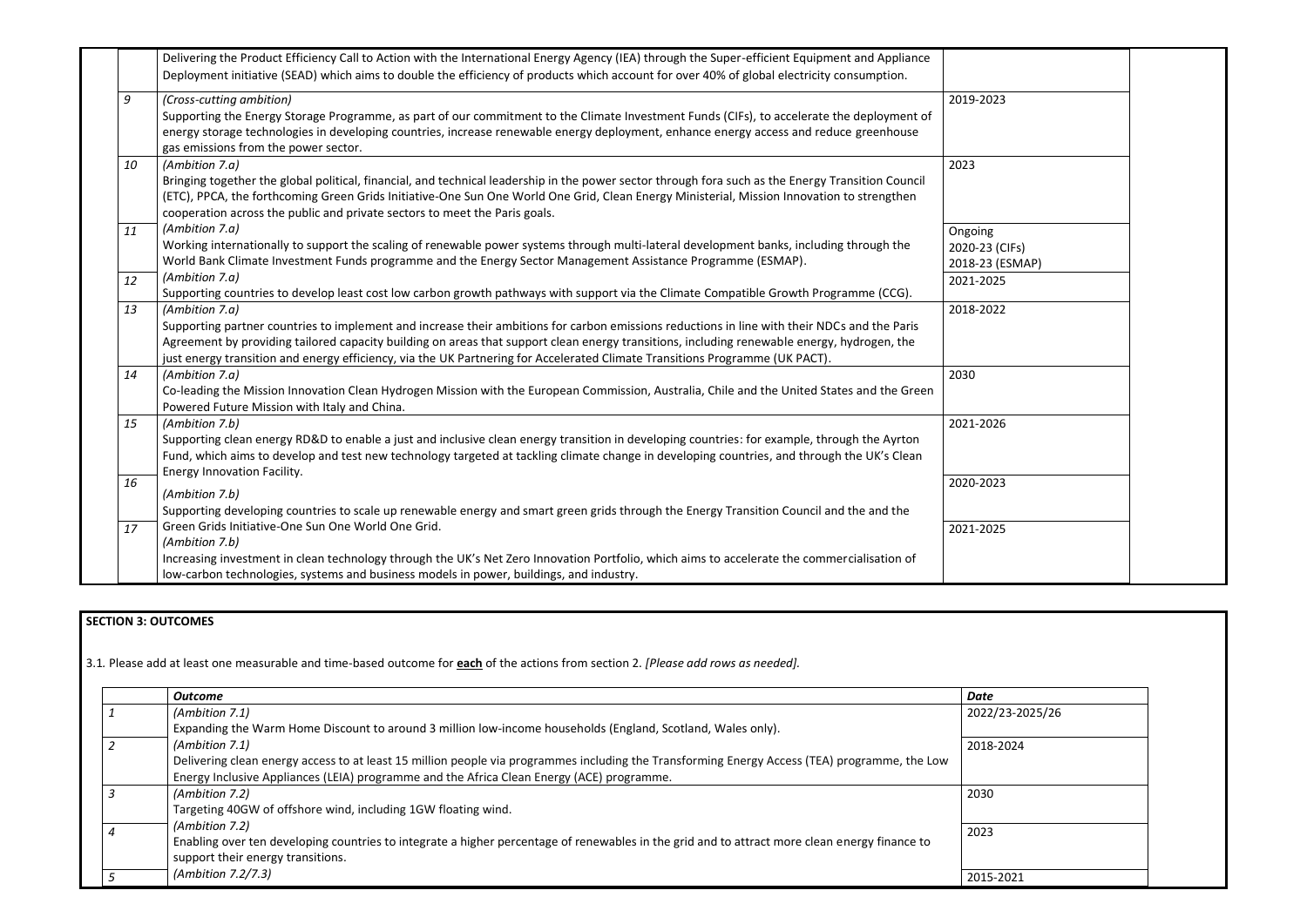|    | Investing £200m through the UK Climate Investments Programme (UKCI) in renewable energy and energy efficiency projects across sub-Saharan             |                           |  |
|----|-------------------------------------------------------------------------------------------------------------------------------------------------------|---------------------------|--|
|    | Africa and India.                                                                                                                                     |                           |  |
| 6  | (Ambition 7.3)                                                                                                                                        | $-2023$ (England)         |  |
|    | In England, providing £1.3billion to deliver energy efficiency works and low carbon heating in domestic properties.                                   | -2023 (Wales)             |  |
|    | In Wales, the Warm Homes Programme, designed to improve home energy efficiency, will continue until March 2023 by which time a further                | -2025/2026 (Scotland)     |  |
|    | 10,000 homes are expected to have been improved (currently 67,100 homes).                                                                             | -2024 (Northern Ireland)  |  |
|    | In Scotland, the Scottish Government is investing an additional £2 billion across 2021/22 - 2025/26 in largescale, low carbon infrastructure. This    |                           |  |
|    | includes £400 million for heat and energy efficient projects.                                                                                         |                           |  |
|    | In Northern Ireland, continuing to deliver the Affordable Warmth Scheme until March 2024.                                                             |                           |  |
| 7  | (Ambition 7.3)                                                                                                                                        | 2018-2025                 |  |
|    | Providing £103m to the Market Accelerator for Green Construction (MAGC).                                                                              |                           |  |
| 8  | (Ambition 7.3)                                                                                                                                        | 2030                      |  |
|    | Doubling the efficiency of four key products sold globally and funding the IEA to deliver the operational function of the SEAD initiative to continue |                           |  |
|    | delivering action to 2030.                                                                                                                            |                           |  |
| 9  | (Cross-cutting ambition)                                                                                                                              | 2019-2026                 |  |
|    | Supporting the Energy Storage Programme financially as part of the UK's existing £2bn contribution to the Climate Investment Funds (CIFs).            |                           |  |
|    | Supporting the G7 endorsement and collective commitment to contribute up to \$2bn to the CIFs new energy programmes (Accelerating Coal                |                           |  |
|    | Transitions and Renewable Energy Integration) made at the G7 Leaders' summit in June 2021.                                                            |                           |  |
| 11 | (Ambition 7.a)                                                                                                                                        | 2020-23                   |  |
|    | Committing £1.44 billion to the Green Climate Fund, which helps improve international coordination to provide global support to adaptation and        |                           |  |
|    | mitigation, including the scaling of renewable power systems.                                                                                         |                           |  |
| 11 | (Ambition 7.a)                                                                                                                                        | 2018-2023                 |  |
|    | Providing up to £37 million to support the Energy Sector Management Assistance Programme (ESMAP).                                                     |                           |  |
| 12 |                                                                                                                                                       | 2021-2024                 |  |
|    | (Ambition 7.a)                                                                                                                                        |                           |  |
|    | Providing support via the Climate Compatible Growth programme to at least 6 developing countries to develop least cost low carbon growth              |                           |  |
|    | pathways.                                                                                                                                             | 2018-2022                 |  |
| 13 | (Ambition 7.a)                                                                                                                                        |                           |  |
|    | Providing £70m to the UK Partnering for Accelerated Climate Transitions Programme (UK PACT), which includes support for energy transitions            |                           |  |
|    | and energy efficiency.                                                                                                                                |                           |  |
| 14 | (Ambition 7.a)                                                                                                                                        | 2030                      |  |
|    | Along with other Mission Innovation Clean Hydrogen Mission participants, increasing the cost-competitiveness of clean hydrogen by reducing            |                           |  |
|    | end-to-end costs to USD 2 per kilogram by 2030. The UK will develop at least 3 hydrogen valleys, support investment in RD&D across the                |                           |  |
|    | hydrogen value chain and facilitate knowledge-sharing between UK experts and participating MI members' networks.                                      |                           |  |
| 14 | (Ambition 7.a)                                                                                                                                        | 2030                      |  |
|    | Demonstrating cost-efficient integration of up to 100% VRE in power systems through the Green Powered Future Missions. The UK will develop            |                           |  |
|    | large-scale demonstration projects (~10-100MW) and smaller pilot projects demonstrating innovative solutions, as well as actively participate in      |                           |  |
|    | knowledge sharing and capacity building activities in its role as lead of the Systems Integration, Data and Digitalisation Pillar.                    |                           |  |
| 15 | (Ambition 7.b)                                                                                                                                        | 2017-2024                 |  |
|    | Providing £100m for the Transforming Energy Access programme to support early-stage testing and scale-up of innovative technologies and               |                           |  |
|    | business models that accelerate access to affordable, clean energy services for poor households and enterprises in Sub-Saharan Africa and South       |                           |  |
|    | Asia.                                                                                                                                                 |                           |  |
| 16 | (Ambition 7.b)                                                                                                                                        | 2019-2023 (possibility to |  |
|    | As part of the Energy Transition Council, strengthening regional initiatives to deliver priority grid developments and facilitate peer-to-peer        | extend)                   |  |
|    | knowledge exchange through the Green Grids Initiative-One Sun One World One Grid.                                                                     |                           |  |
| 17 | (Ambition 7.b)                                                                                                                                        | 2021-2025                 |  |
|    | Investing £1 billion in the Net Zero Innovation Portfolio to accelerate the commercialisation of innovative low-carbon technologies, systems and      |                           |  |
|    | processes in the power, buildings, and industrial sectors.                                                                                            |                           |  |
|    |                                                                                                                                                       |                           |  |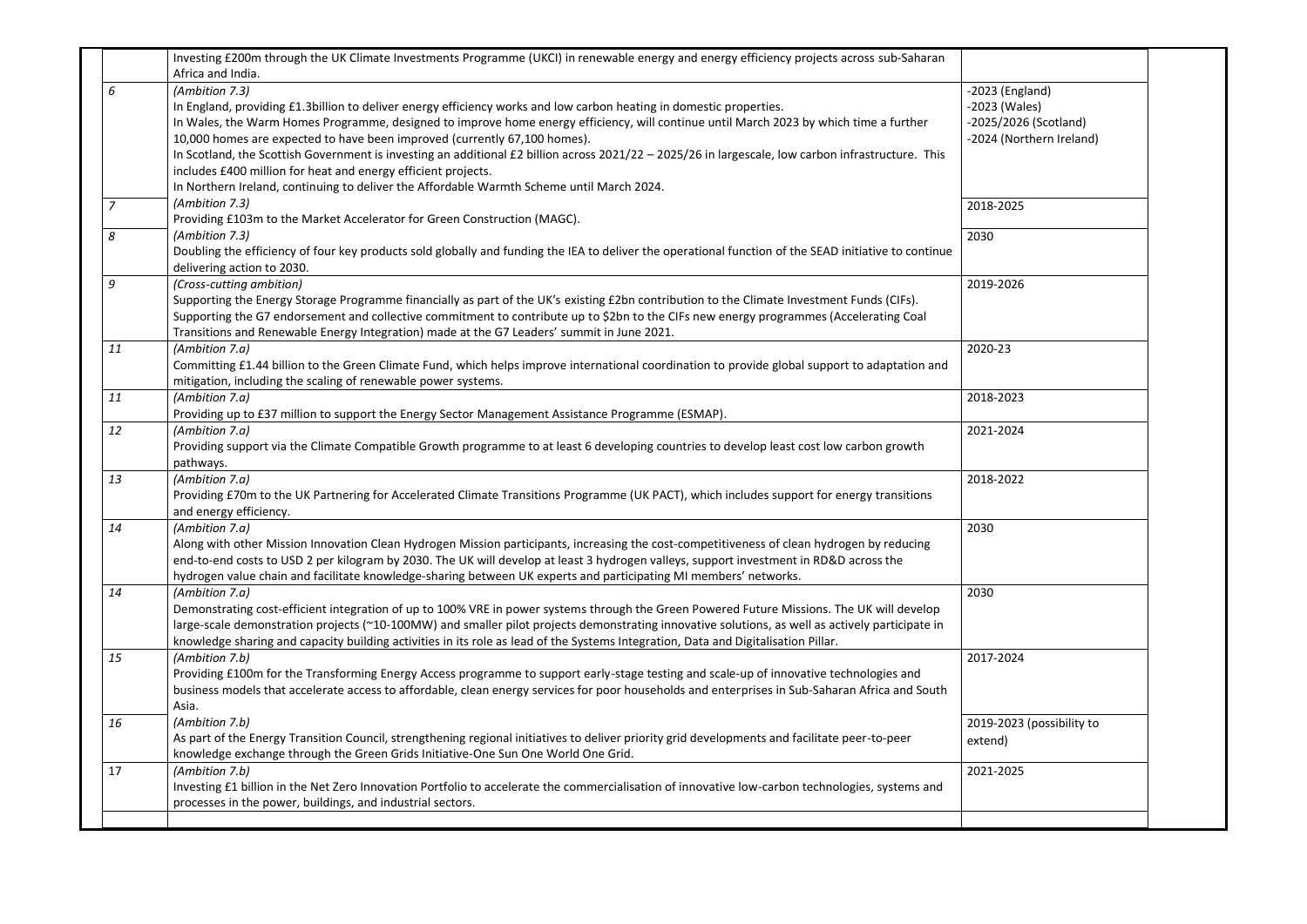## **SECTION 4: REQUIRED RESOURCES AND SUPPORT**

4.1. Please specify required finance and investments for **each** of the actions in section 2.

Section 3 indicates the funding and resource available to deliver the targets outlined in Section 2, particularly for UK domestic policy.

Internationally, the UK will double its International Climate Finance (ICF) to at least £11.6 billion between 2021/22 and 2025/26, to help developing countries take action on climate, whilst tackling the needs of the most vulnerable. Resource to support coordination amongst development partners (for example through the Energy Transition Council and Powering Past Coal Alliance) will continue to be essential to delivering successful outcomes. Additionally, multilateral and bilateral funding for the major energy programmes, such as CIFs and ESMAP, is also crucial for scaling up outcomes globally. The UK will continue to engage with all partners through existing forums to achieve this.

# **SECTION 5: IMPACT**

5.1. Countries planned for implementation including number of people potentially impacted.

Domestic implementation will take place within the United Kingdom. Internationally, the focus of UK support on clean energy access is in sub-Saharan Africa, South Asia and the Indo-Pacific. Existing commitments listed above are expected to lead to at least 15m people with improved access to clean energy in these regions.

5.2. Alignment with the 2030 Agenda for Sustainable Development – Please describe how **each** of the actions from section 2 impact advancing the SDGs by 2030. *[up to 500 words, please upload supporting strategy documents as needed]* 

5.3. Alignment with Paris Agreement and net-zero by 2050 - Please describe how each of the actions from section 2 align with the Paris Agreement and national NDCs (if applicable) and support the net-zero emissions by 2050. *[up to 500 words, please upload supporting strategy documents as needed]* 

The UK, in its NDC, commits to reduce economy-wide greenhouse gas emissions by at least 68% by 2030, compared to 1990 levels. We intend to do this through a range of existing example, extending the Warm Home Discount; improving the energy efficiency of homes; increasing wind capacity, as well as expanding other low-cost renewables technologies. also draw on policies and measures that will be developed in the future. For example: in November 2020, the UK Prime Minister set out the Ten Point Plan for a green industrial re More broadly, the Clean Growth Strategy describes the UK Government's current policies and measures to decarbonise all sectors of the UK economy through the 2020s and beyond. intends to publish a comprehensive Net Zero Strategy, setting out the government's vision for transitioning to a net zero economy by 2050, making the most of new growth and e across the UK. The Net Zero Strategy will constitute the UK's revised Long-Term Low Emission Development Strategy for the purposes of the Paris Agreement.

Internationally, to ensure we are consistent with the Paris Agreement, we will seek opportunities to strengthen cooperation in order to accelerate the global energy transition. Th programme, the UK is supporting countries around the world to increase their capacity to implement and increase the ambition of their NDCs in various sectors, including energy. supporting 5 countries with high emissions reduction potential to reduce their energy-related emissions. Increasing the share of renewable energy in the global energy mix will ac coal and other fossil fuels to clean energy. This is at the core of the UK's work on the Energy Transition Council, PPCA, the forthcoming Green Grids Initiative-One Sun One World C These activities help strengthen cooperation across the public and private sectors to meet the Paris goals and increase the share of renewables in the global energy mix. The Unite Agreement principle that the transition to renewable energy takes into account the imperatives of a just transition of the workforce and the creation of decent work and quality journal contains in a count the imperatives o

| g policies and measures: for<br>Delivery of the UK's NDC will<br>evolution.<br>ond. Ahead of COP26, the UK<br>mployment opportunities |  |
|---------------------------------------------------------------------------------------------------------------------------------------|--|
| rough its bilateral UK PACT<br>To date, UK PACT is                                                                                    |  |
| ccelerate the transition from<br>One Grid, ESMAP and others.<br>ed Kingdom supports the Paris                                         |  |
| obs in accordance with                                                                                                                |  |

The United Kingdom reaffirms its commitment to implementing the 2030 Agenda for Sustainable Development at home and around the world. The interlinkages between the Goals mean that progress on SDG7 will have a direct or indirect impact on others, such as poverty, justice and decent work. Reducing fuel poverty earlier in the UK will ensure that all human beings can fulfil their potential in dignity and equality and in a healthy environment (SDG 10). The United Kingdom supports the Paris Agreement principle that the transition to renewable energy takes into account the imperatives of a just transition of the workforce and the creation of decent work and quality jobs in accordance with nationally defined development priorities, as we transition to renewable energies (SDG8). For example: through the Energy Transition Council, ETC partners including the UK are putting together principles on a Just Transition, which includes donors and multilateral development banks committing to make a just transition a priority across development spending. The UK commits to strengthening the means of implementation by advocating for cooperation within and between countries on the clean energy and clean access agendas (SDG17). For example: capacity building activities such as those to promote green grids are crucial to making sure that No One is Left Behind and all states and societies are able to 'design and implement strategies that minimize the negative impacts of current social, economic and environmental crises and emerging challenges'.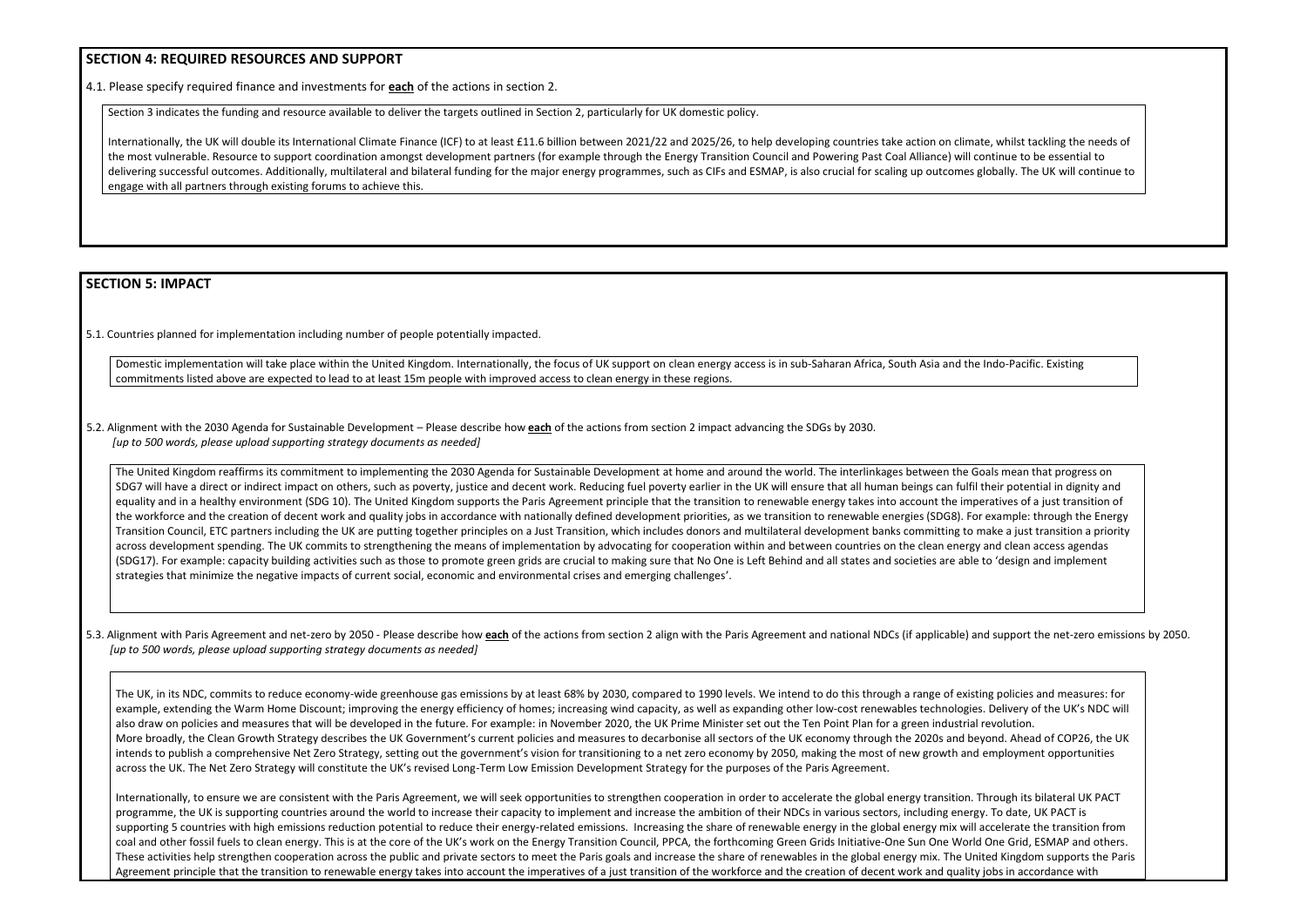nationally defined development priorities, as we transition to renewable energies (SDG8). Raising the energy efficiency of new buildings and appliances around the world will enable us to meet will help to ensure that we meet the Paris Agreement goal of 3% improvements per year.

Supporting clean energy RD&D via the Ayrton Fund and the UK's Net Zero Innovation Portfolio, and working through Mission Innovation, in particular by co-leading the Clean Hydrogen and Green Powered Future Missions is critical to reaching our Paris Agreement goals. Half of the emissions reductions needed to achieve the Paris Agreement rely on technologies not available or affordable today. We want to accelerate the pace of innovation so that every country and sector can affordably meet net zero by 2050 or before. Innovation will reduce costs, increase access, and uncover new approaches to how we produce, use, store and distribute energy.

The United Kingdom commits to comply with monitoring mechanisms that will be linked to agreed tracking mechanisms to measure progress on this Compact on an annual basis. The results will be made public and adjustments will be introduced as needed. The United Kingdom commits to working in partnership with UN-Energy.

#### **SECTION 6: MONITORING AND REPORTING**

6.1. Please describe how you intend to track the progress of the proposed outcomes in section 3. Please also describe if you intend to use other existing reporting frameworks to track progress on the proposed outcomes.

## **SECTION 7: GUIDING PRINCIPLES CHECK LIST**

Please use the checklist below to validate that the proposed Energy Compact is aligned with the guiding principles.

- **I. Stepping up ambition and accelerating action** Increase contribution of and accelerate the implementation of the SDG7 targets in support of the 2030 Agenda for Sustainable Development for Paris Agreement
	- I. 1. Does the Energy Compact strengthen and/or add a target, commitment, policy, action related to SDG7 and its linkages to the other SDGs that results in a higher cumulative impact compared to existing frameworks? ☒Yes ☐No
	- *I.2. Does the Energy Compact increase the geographical and/or sectoral coverage of SDG7 related efforts?* ⊠Yes □No
	- 1.3. Does the Energy Compact consider inclusion of key priority issues towards achieving SDG7 by 2030 and the net-zero emission goal of the Paris Agreement by 2050 as defined by latest global analysis and data including *outcome of the Technical Working Groups?* ☒Yes ☐No
- **II. Alignment with the 2030 agenda on Sustainable Development Goals** Ensure coherence and alignment with SDG implementation plans and strategies by 2030 as well as national development plans and priorities.
	- *II.1. Has the Energy Compact considered enabling actions of SDG7 to reach the other sustainable development goals by 2030?* ⊠Yes □No
	- *II.2. Does the Energy Compact align with national, sectoral, and/or sub-national sustainable development strategies/plans, including SDG implementation plans/roadmaps?* ☒Yes ☐No
	- *II.3. Has the Energy Compact considered a timeframe in line with the Decade of Action?* ⊠Yes □No
- **III. Alignment with Paris Agreement and net-zero by 2050** Ensure coherence and alignment with the Nationally Determined Contributions, long term net zero emission strategies.
	- *III.1. Has the Energy Compact considered a timeframe in line with the net-zero goal of the Paris Agreement by 2050?* ⊠Yes □No
	- *III.2. Has the Energy Compact considered energy-related targets and information in the updated/enhanced NDCs?* ⊠Yes □No
	- *III.3. Has the Energy Compact considered alignment with reaching the net-zero emissions goal set by many countries by 2050?* ⊠Yes □No
- **IV. Leaving no one behind, strengthening inclusion, interlinkages, and synergies** Enabling the achievement of SDGs and just transition by reflecting interlinkages with other SDGs.
	- *IV.1. Does the Energy Compact include socio-economic impacts of measures being considered?* ⊠Yes □No